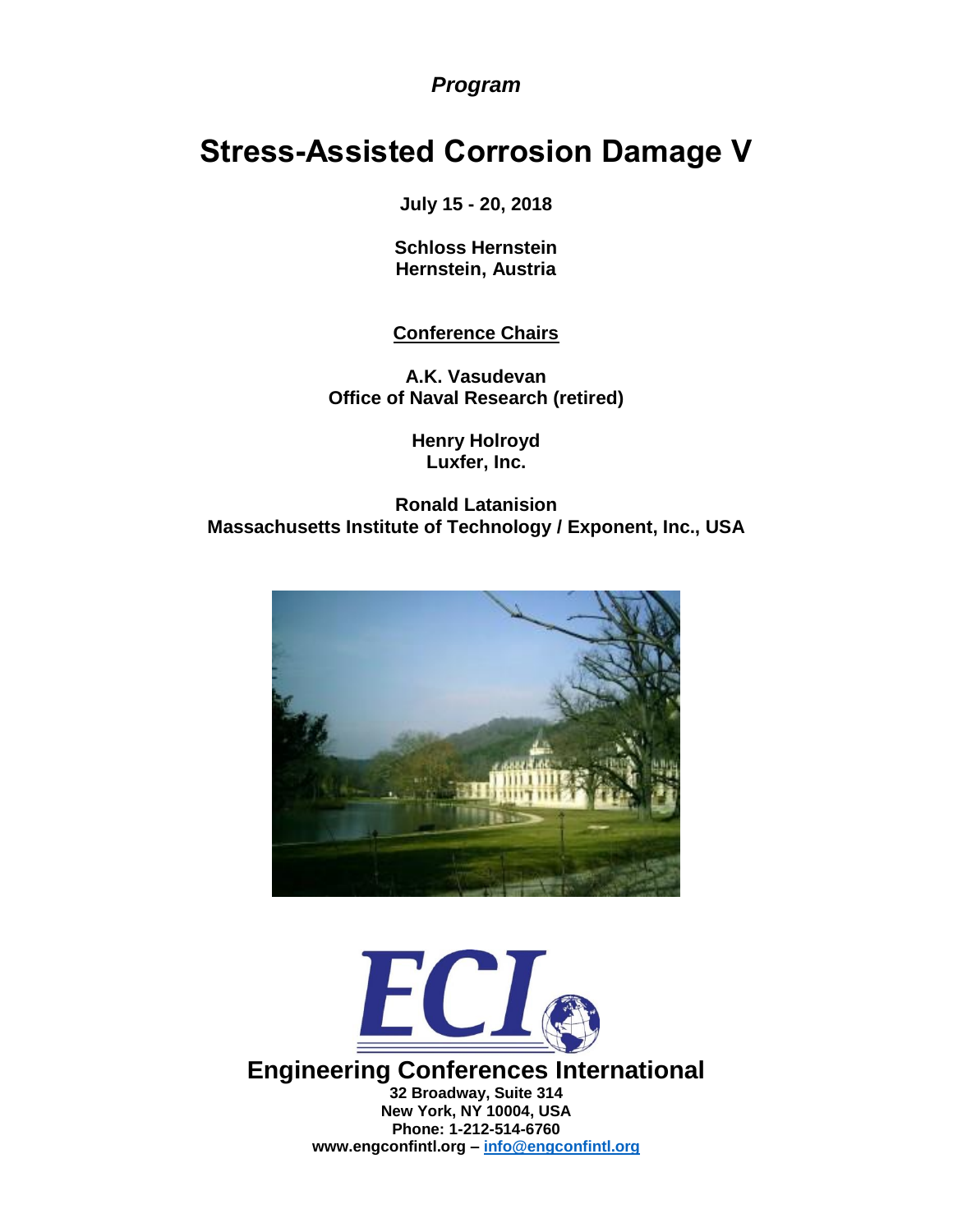**Seminarhotel Schloss Hernstein Berndorfer Strasse 32 2560 Hernstein Austria Tel: +43 2633 47 251 Fax: +43 2633 47 251 95**

**© Engineering Conferences International**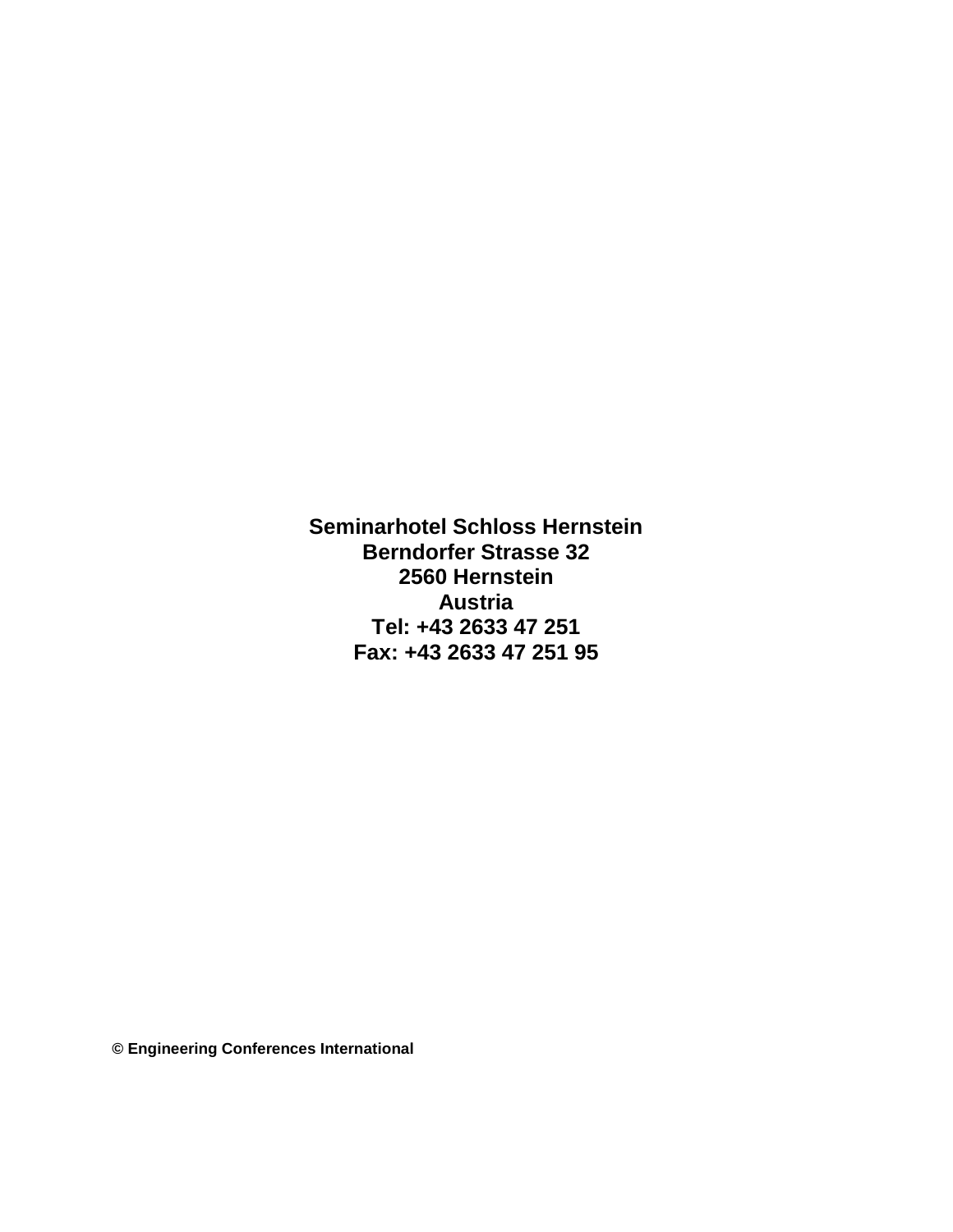Engineering Conferences International (ECI) is a not-for-profit global engineering conferences program, originally established in 1962, that provides opportunities for the exploration of problems and issues of concern to engineers and scientists from many disciplines.

#### ECI BOARD MEMBERS

Barry C. Buckland, President Mike Betenbaugh Nick Clesceri Peter Gray Michael King Raymond McCabe Eugene Schaefer P. Somasundaran

#### Chair of ECI Conferences Committee: Nick Clesceri

ECI Technical Liaison for this conference: Ron Latanision

ECI Executive Director: Barbara K. Hickernell

ECI Associate Director: Kevin M. Korpics

©Engineering Conferences International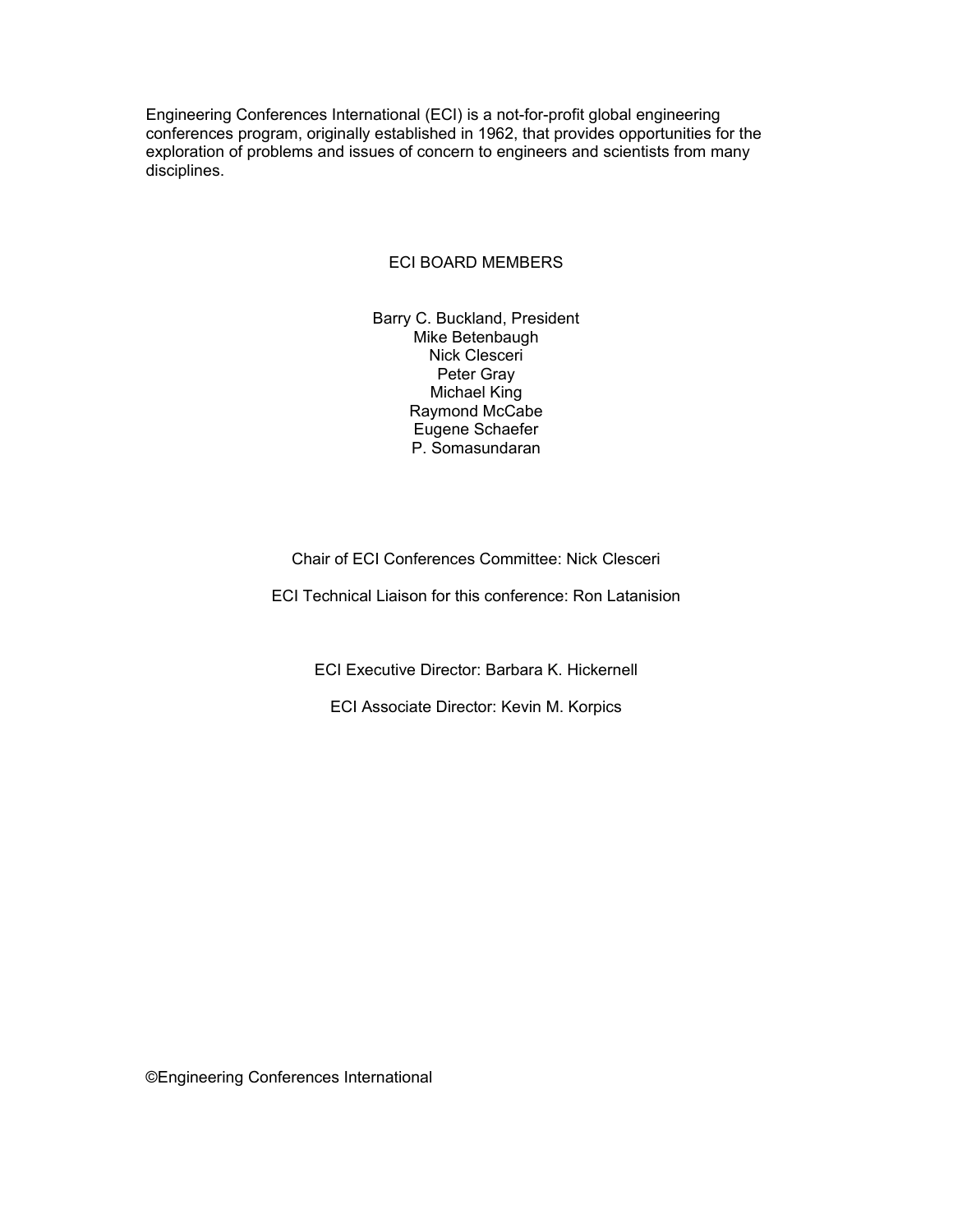#### *Previous conferences in this series:*

## *Stress Corrosion Cracking in Structural Materials at Ambient Temperatures*  **August 30 – September 4, 2009**

**Padova, Italy**  *Conference Chairs:*  A.K. Vasudevan, ONR, USA Henry Holroyd, Luxfer, Inc., UK Richard Ricker, NIST, USA Neville Moody, Sandia National Laboratories, USA

#### *Environmental Damage in Structural Materials Under Static Cyclic Loads at Ambient Temperatures II*  **August 14-19, 2011 Krakow, Poland**

*Conference Chairs:*  A.K. Vasudevan, ONR, USA Henry Holroyd, Luxfer, Inc., USA Richard Ricker, NIST, USA Neville Moody, Sandia National Laboratories, USA

*Environmental Damage in Structural Materials Under Static/Cyclic Loads at Ambient Temperatures III*  **June 15-20, 2014 Bergamo, Italy**  *Conference Chairs:*  A.K. Vasudevan, ONR, USA Henry Holroyd, Luxfer, Inc., USA Richard Ricker, NIST, USA Neville Moody, Sandia National Laboratories, USA

## *Environmental Damage in Structural Materials Under Static Load/Cyclic Loads at Ambient Temperatures IV*  **May 29-June 3, 2016 Cork, Ireland**

*Conference Chairs:*  A.K. Vasudevan, ONR, USA Ronald Latanision, Exponent, Inc., USA Henry Holroyd, Luxfer, Inc., USA Neville Moody, Sandia National Laboratories, USA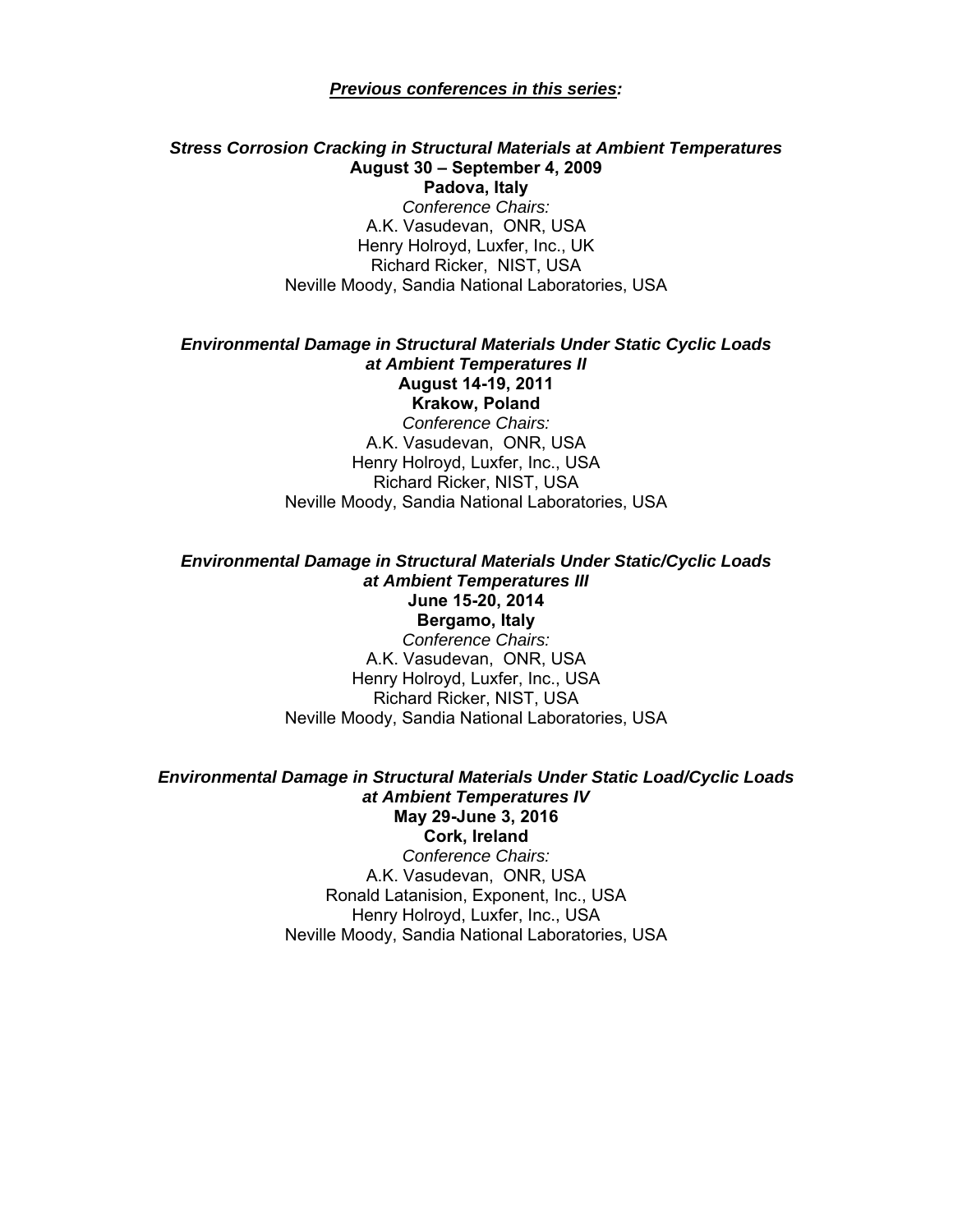The conference organizers gratefully acknowledge support from the U.S. Office of Naval Research.

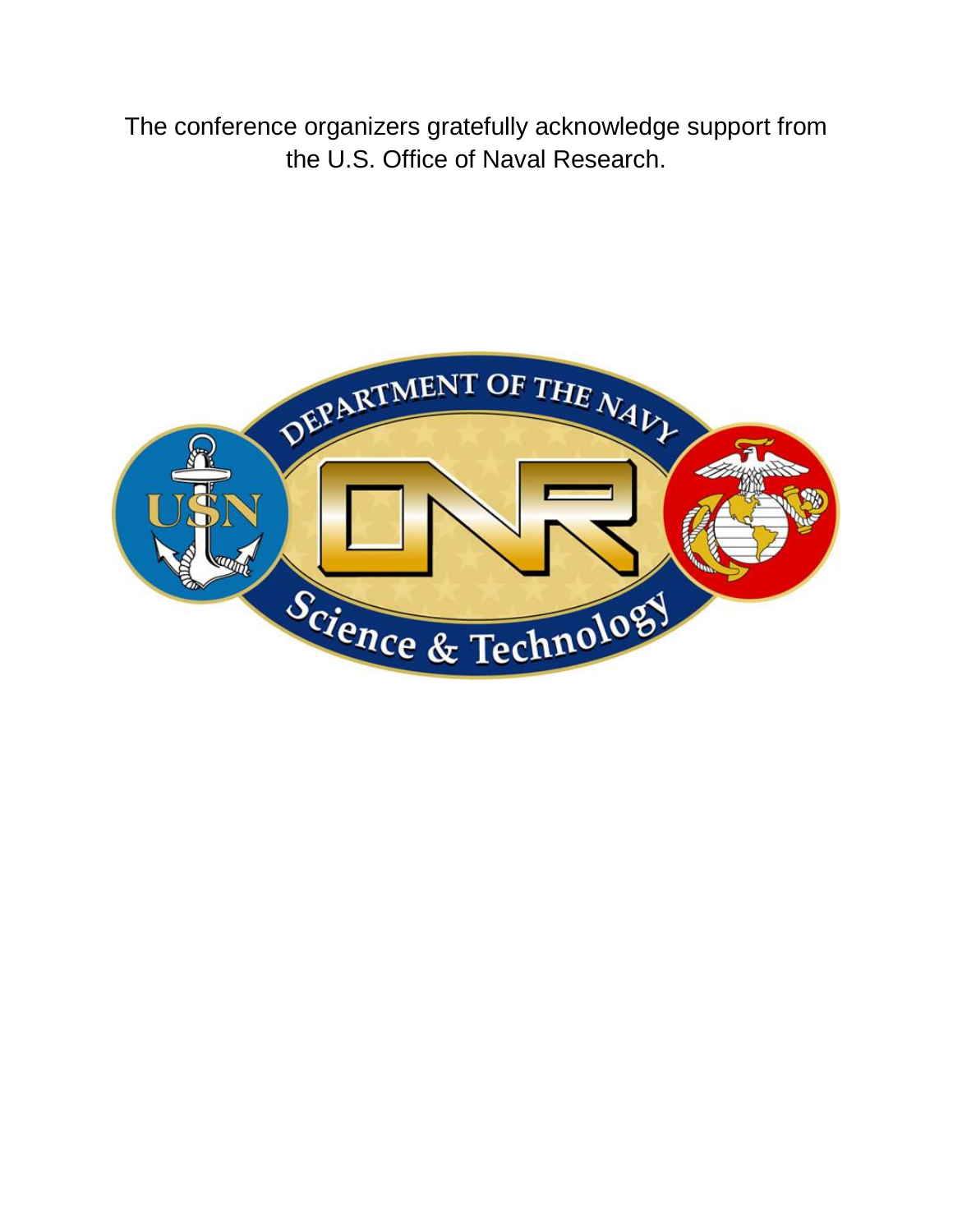#### **Sunday, July 15, 2018**

| $17:00 - 18:00$ | Conference Check-in                                         |
|-----------------|-------------------------------------------------------------|
| $18:00 - 19:30$ | Reception in the historic castle (Wine tasting and cheeses) |
| $19:30 - 21:00$ | Dinner                                                      |

#### **Notes**

- Technical sessions will be in the Studio.
- Meals will be in the Panorama Restaurant.
- Audio, still photo and video recording by any device (e.g., camera, cell phones, laptops, PDAs, watches) is prohibited during the technical sessions, unless the author and ECI have granted prior permission.
- Speakers Please leave about 10 minutes for questions and discussion.
- Speakers Please ensure your talk adheres to your given time allotment. Talks that go over their allotment reduce time for valuable discussion and can disrupt the conference program.
- Turn your cellular telephones to vibrate or off during technical sessions.
- After the conference, ECI will send an updated participant list to all participants. Please check your listing now and if it needs updating, you may correct it at any time by logging into your ECI account.
- Please do not smoke at any conference functions.
- Please write your name in the front of this program booklet so it can be returned if misplaced**.**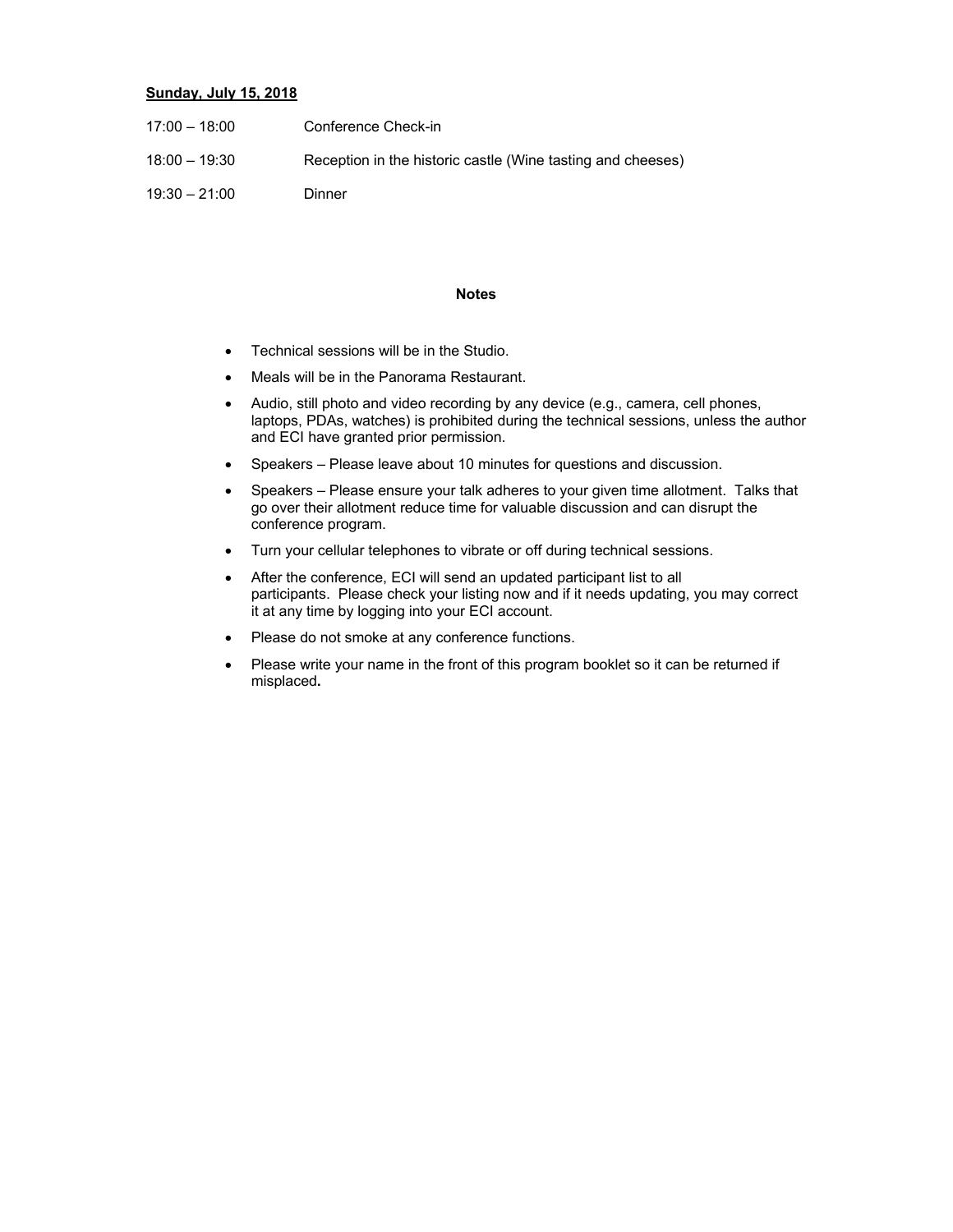## **Monday, July 16, 2018**

| <b>Breakfast</b>                                                                                                                                                              |
|-------------------------------------------------------------------------------------------------------------------------------------------------------------------------------|
| <b>Welcome and Announcements</b><br>A.K. Vasudevan<br>Henry Holroyd<br>Ronald Latanision, ECI Technical Liaison                                                               |
| <b>Session I: Special Topics</b><br>Session Chair: Henry Holroyd, USA                                                                                                         |
| Extraction of EAC crack growth rates and stress intensity factors from<br>slow strain rate tests data for 5xxx and 7xxx series aluminum alloys<br>Henry Holroyd, Bolivar, USA |
| Recommendations and rants regarding research on environmentally<br>assisted cracking<br>Stanley Lynch, Monash University, Australia                                           |
| Coffee/tea/refreshments break                                                                                                                                                 |
| Unified approach to crack growth and fracture<br>Asuri Vasudevan, Office of Naval Research (retired), USA                                                                     |
| Lunch                                                                                                                                                                         |
| Tour/History of the historic Schloss Hernstein (accompanying persons<br>invited)<br>Peter Glaser, Schloss Hernstein                                                           |
| <b>Session II: Special Topics (continued)</b><br>Session Chair: James Burns, University of Virginia, USA                                                                      |
| Do corrosion pits eliminate the benefit of shot-peening?<br>Alan Turnbull, National Physical Laboratory, UK                                                                   |
| Initiation and growth of corrosion fatigue cracks from corrosion pits<br>using elasto-plastic notch analysis<br>Asuri Vasudevan, Office of Naval Research (retired), USA      |
| Coffee/tea/refreshments break                                                                                                                                                 |
| When do small fatigue cracks propagate and when are they arrested?<br>Stefanie Tschegg, BOKU, Austria                                                                         |
| <b>Short crack tolerance under EAC conditions</b><br>JTP Castro, PUC-Rio, Brazil                                                                                              |
| Discussion                                                                                                                                                                    |
| Dinner                                                                                                                                                                        |
| Social Hour                                                                                                                                                                   |
|                                                                                                                                                                               |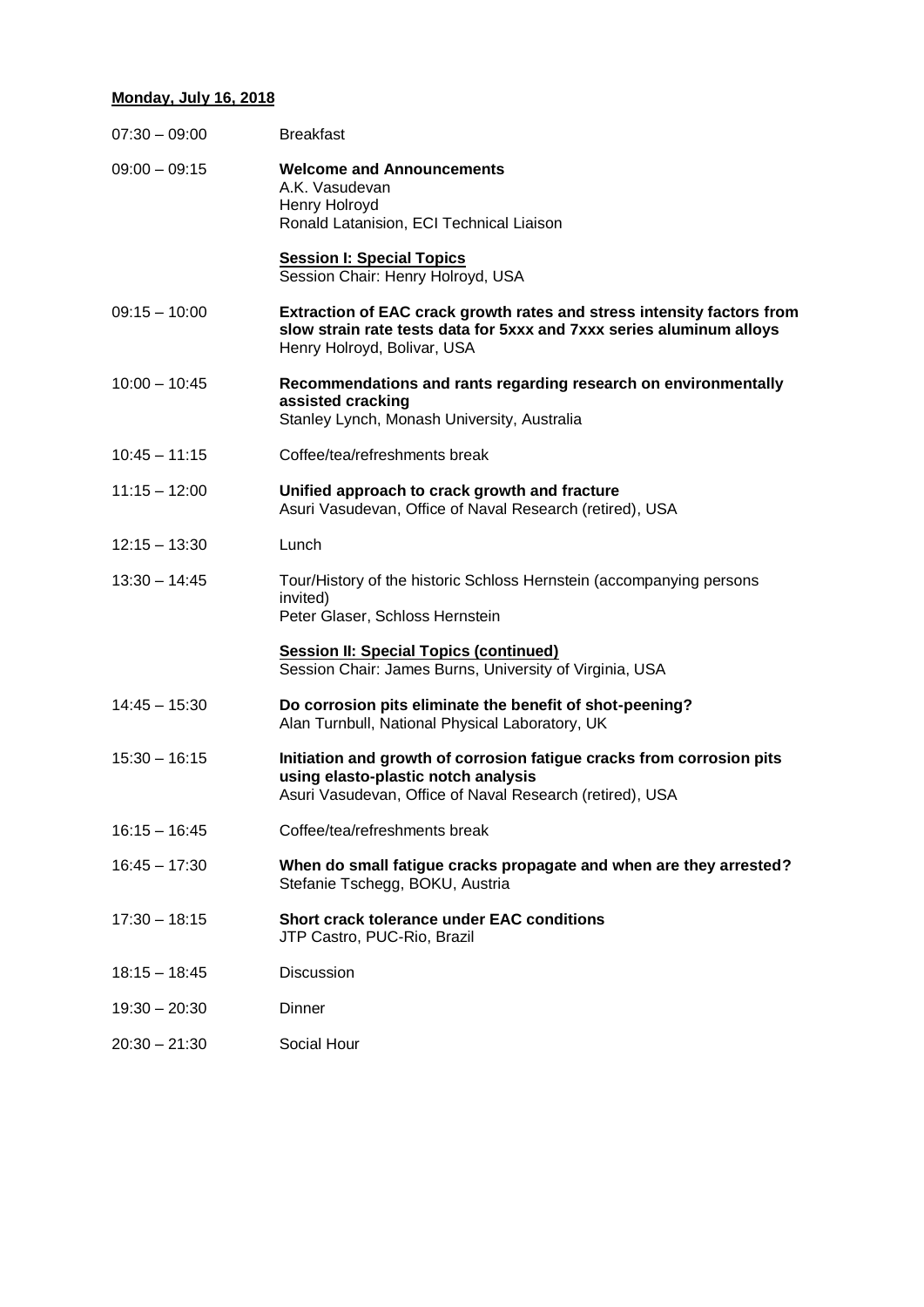## **Tuesday, July 17, 2018**

| $07:30 - 09:00$ | <b>Breakfast</b>                                                                                                             |
|-----------------|------------------------------------------------------------------------------------------------------------------------------|
|                 | <b>Session III: Models and Experiments</b><br>Session Chair: Michael Henthorne, USA                                          |
| $09:00 - 09:45$ | Atomistic modeling of sustained FCG under realistic conditions<br>Derek Warner, Cornell University, USA                      |
| $09:45 - 10:30$ | Intergranular corrosion and grain dissolution with peridynamics<br>Florin Bobaru, University of Nebraska Lincoln, USA        |
| $10:30 - 11:00$ | Coffee/tea/refreshments break                                                                                                |
| $11:00 - 11:45$ | Building environmental history for naval aircraft<br>William Nickerson, Office of Naval Research, USA                        |
| 12:00           | Pick up boxed lunches and maps of Vienna at the hotel reception                                                              |
| 12:15           | Coaches depart promptly for excursion to Vienna<br>(Free sightseeing time in Vienna for hop-on/hop-off buses, museums, etc.) |
| 17:30           | Meet at designated area to board return coach to Schloss Hernstein                                                           |
| $19:00 - 20:00$ | Dinner                                                                                                                       |
| $20:00 - 21:00$ | Social Hour                                                                                                                  |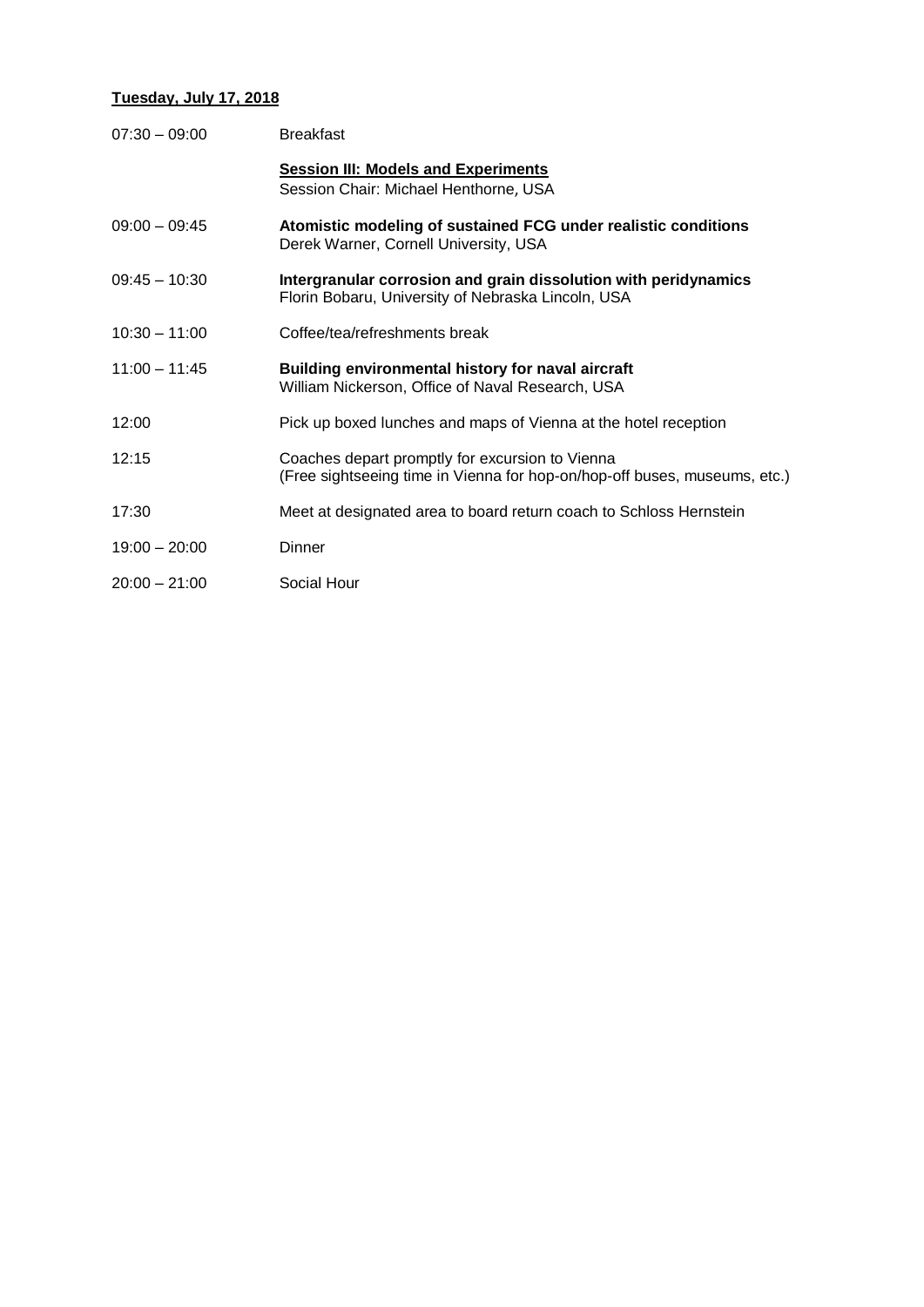#### **Wednesday, July 18, 2018**

| $07:30 - 09:00$ | <b>Breakfast</b>                                                                                                                                                                        |
|-----------------|-----------------------------------------------------------------------------------------------------------------------------------------------------------------------------------------|
|                 | <b>Session IV: Hydrogen</b><br>Session Chair: Tim Burnett, University of Manchester, UK                                                                                                 |
| $09:00 - 09:45$ | Hydrogen effects on mechanical performance of nodular cast iron<br>Hannu Hanninen, Aalto University, Finland                                                                            |
| $09:45 - 10:30$ | Elucidating the mechanistic influence of strengthening precipitate<br>morphology on hydrogen-assisted cracking in a Ni-Cr superalloy<br>James Burns, University of Virginia, USA        |
| $10:30 - 11:15$ | Coffee/tea/refreshments break                                                                                                                                                           |
| $11:15 - 12:00$ | Ductile-Brittle Transition Temperature shift controlled by grain<br>boundary decohesion and thermally activated energy and hydrogen GB<br>embrittlement<br>Jun Kameda, Retired, USA     |
| $12:00 - 12:45$ | Effect of cyclic loading on hydrogen diffusion in low carbon steels<br>Diego Pesenti Bucella, University of Bergamo, Italy                                                              |
| $12:45 - 14:00$ | Lunch                                                                                                                                                                                   |
|                 | <b>Session V: Corrosion</b><br>Session Chair: Fritz Friedersdorf, LUNA, USA                                                                                                             |
| $14:00 - 14:45$ | Effect of mechanical loading on the galvanic corrosion behavior of Mg-<br>steel joint<br>Kiran Solanki, Arizona State University, USA                                                   |
| $14:45 - 15:30$ | Role of microstructure and micromechanics in galvanic corrosion<br>Michael Sangid, Purdue University, USA                                                                               |
| $15:30 - 16:15$ | Coffee/tea/refreshments break                                                                                                                                                           |
| $16:15 - 17:00$ | Effect of confined electrolyte volumes on galvanic corrosion kinetics in<br>statically loaded materials<br>Steven Policastro, US Naval Research Laboratory, USA                         |
| $17:00 - 17:45$ | Investigation of SCC of high strength aluminum alloys by means of<br>slow strain rate test and cyclic anodic polarization in combination<br>Monica Trueba, Independent Scientist, Italy |
| 17:45           | <b>Technical Discussion</b>                                                                                                                                                             |
| $19:00 - 20:00$ | Dinner                                                                                                                                                                                  |
| $20:00 - 21:00$ | Social Hour                                                                                                                                                                             |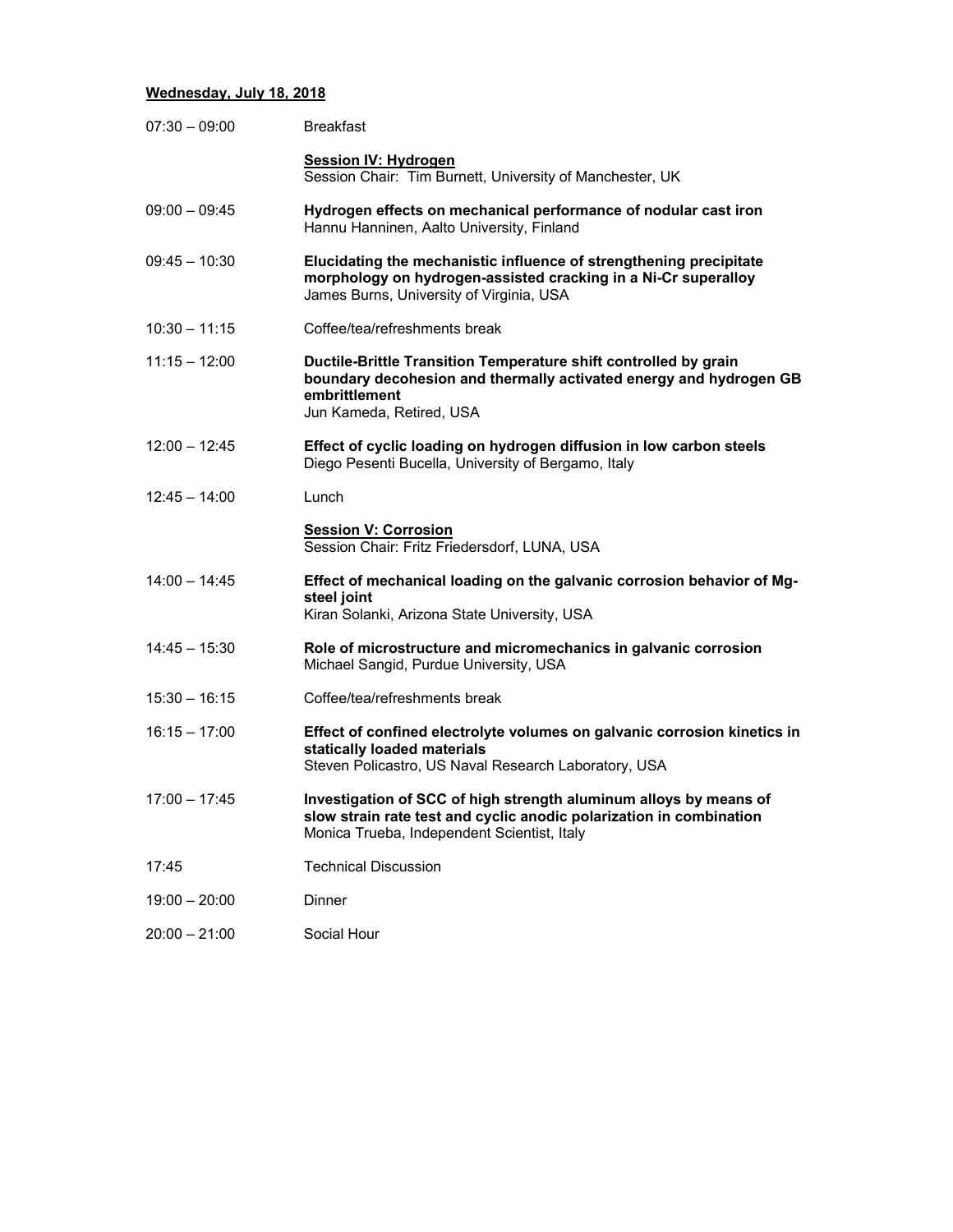#### **Thursday, July 19, 2018**

| $07:30 - 09:00$ | <b>Breakfast</b>                                                                                                                                                                                          |
|-----------------|-----------------------------------------------------------------------------------------------------------------------------------------------------------------------------------------------------------|
|                 | <b>Session VI: Aluminum Alloys</b><br>Session Chair: Sarah E. Galyon Dorman, SAFE, Inc., USA                                                                                                              |
| $09:00 - 09:45$ | Initiation and final failure via environmentally assisted cracking in high<br>strength aluminium<br>Tim Burnett, The University of Manchester, UK                                                         |
| $09:45 - 10:30$ | Multiscale correlative characterization of environmentally assisted<br>crack initiation, propagation and failure in a high strength AA5083 H131<br>alloy<br>V. C. Gudla, The University of Manchester, UK |
| $10:30 - 11:15$ | Coffee/tea/refreshments break                                                                                                                                                                             |
| $11:15 - 12:00$ | Internal stress affecting environmental fatigue of 7075-T651 alloy<br>A.K. Vasudevan, TDA, Inc, USA                                                                                                       |
| $12:00 - 13:30$ | Lunch                                                                                                                                                                                                     |
|                 | <b>Session VII: Fatigue</b><br>Session Chair: Stefanie Tschegg, BOKU, Austria                                                                                                                             |
| $14:30 - 15:15$ | Understanding corrosion features and alloy microstructural effects on<br>fatigue initiation of corroded AA7050-T7451 using data science<br>James Burns, University of Virginia, USA                       |
| $15:15 - 16:00$ | Transition from small to large cracks in Ti-6AI-4V specimens<br>Emanuele Vincenzo Arcieri, University of Bergamo, Italy                                                                                   |
| $16:00 - 16:45$ | Coffee/tea/refreshments break                                                                                                                                                                             |
| $16:45 - 17:30$ | A continuum mechanics model for fatigue life prediction with pre-<br>corrosion and sequential corrosion fatigue<br>Nagaraja lyyer, TDA, Inc, USA                                                          |
| $19:00 - 21:00$ | Conference Banquet                                                                                                                                                                                        |
| $21:00 - 22:00$ | Social Hour                                                                                                                                                                                               |